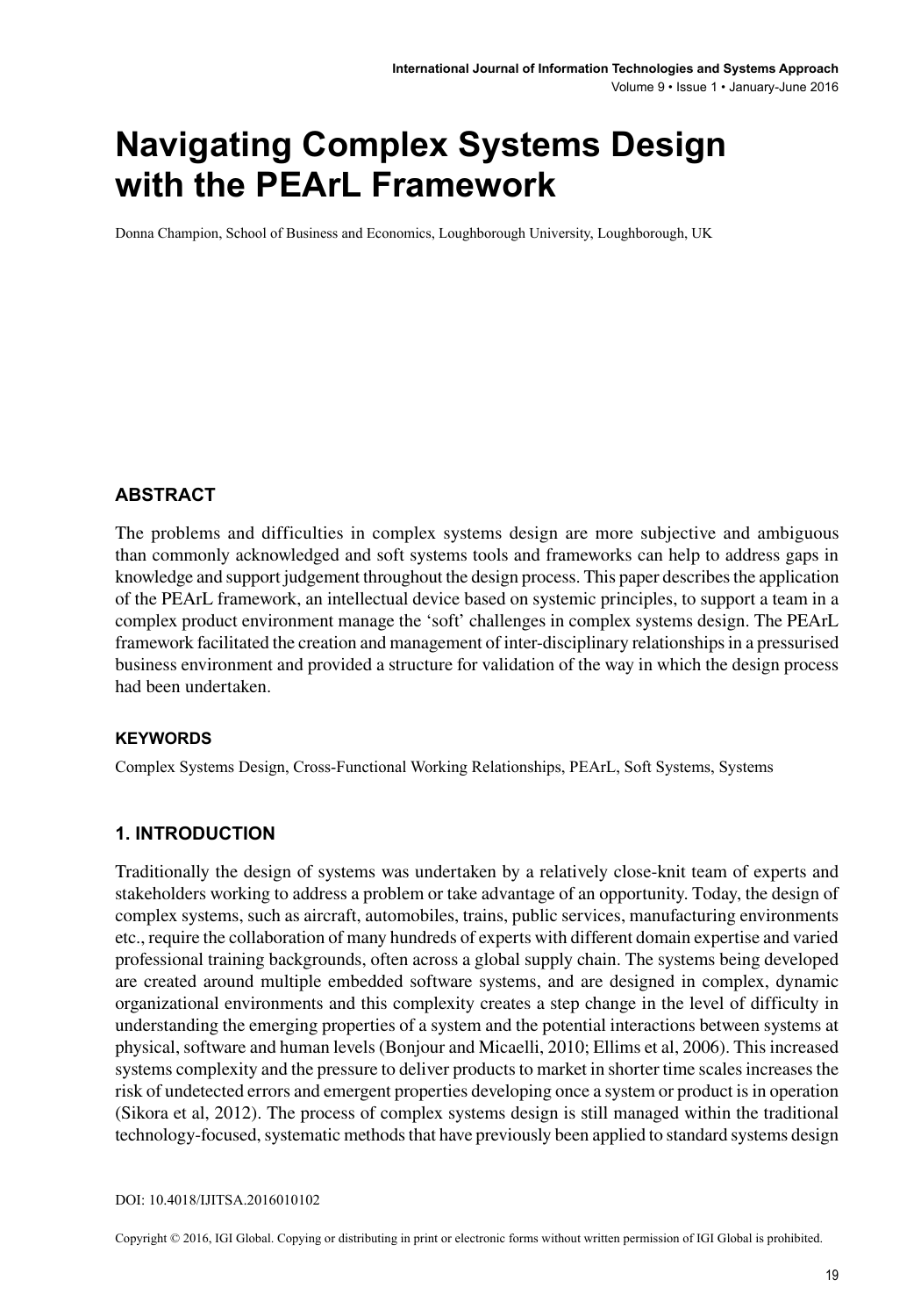and found wanting. 'Soft systems' frameworks for systems design (e.g. Checkland and Holwell, 1998) offer a more holistic approach that can support the designers in thinking through the more subjective aspects of the process. This paper describes the application of the PEArL framework, (Champion, 2007, 2014; Champion and Stowell, 2001, 2003; Champion and Wilson, 2010), to support a team in a complex product environment within the Automotive sector manage the 'soft' challenges in complex systems design.

The paper first sets out a brief review of the literature and summarises the problems and challenges associated with the current approaches to designing and managing complex systems. The paper then argues for a systemic approach to inquiry in complex systems design environments and the PEArL framework is explained. The fourth section of the paper describes an application of the PEArL framework within a complex product design environment in the Automotive sector and the paper concludes by setting out some of the strategic advantages of working systemically, rather than systematically, when designing complex systems.

# **2. THE COMPLEX SYSTEMS DESIGN LITERATURE**

## **2.1. The Limitations of Traditional Approaches to the Design of Complex Systems**

The growing trend for complex products to incorporate semi-autonomous operation or self-diagnosis within the product (making them potentially much safer and easier to use) is creating levels of complexity for the manufacturer that had not been envisaged even five years ago (Broy et al, 2010). For example, self-parking systems or collision avoidance systems are appearing in automobiles as must-have features, but these raise important questions of legality, safety and societal trust issues as well as an assumed role and skill set of the operator. Consequently, this level of software and technology integration demands detailed functional safety to be an integral part of the whole design and manufacturing processes. As a result, the scale of information that needs to be managed, communicated and shared to design today's complex products involves many disciplines where the product design team spans different parts of an enterprise including research, engineering, software development, manufacturing, service, dealerships and external to the enterprise, often across an extended supply chain of Small to Medium sized Enterprises (SMEs).

Some of the more flexible approaches to systems design such as Rapid Application Development (Boehm, 1991) or Agile Development techniques such as 'Scrum' (Sutherland, 2004) are unsuited to managing the development of very complex products as these methods do not facilitate the full traceability and detailed documentation required for safety critical systems. A more structured design approach is needed. The NASA (2011) Vee model is the basis for the International Standard for Systems Engineering: ISO 15288 and hence is widely applied in engineering firms as a broad framework for creating and building complex systems and products. The Vee model facilitates a component-based view of the systems under development which has, to date, made such projects manageable (Boehm and Basili, 2001; Valverde et al, 2011). But the component based approach to systems design also creates significant practical challenges when building complex systems, as unforeseen and unexpected relationships between systems often only become apparent when a design enters the build phase. Issues identified at a late stage of the development process are notoriously difficult and expensive to fix. For example, unexpected integration issues between software controllers embedded in 'black box' components sourced globally can lead to expensive changes and reworking of designs further down the work stream (Holmstrom and Sawyer, 2011; Valverde et al, 2011).

To address some of these issues, many Original Equipment Manufacturers (OEMs) are introducing Model-Based approaches to managing the design and development process for complex systems (Diaz et al, 2011). When applied in a practical engineering environment such approaches are often referred to as Product Line Engineering (PLE) (Lee and Kotonya, 2010). These approaches focus on achieving re-usability and commonality across large-scale complex programme lines where products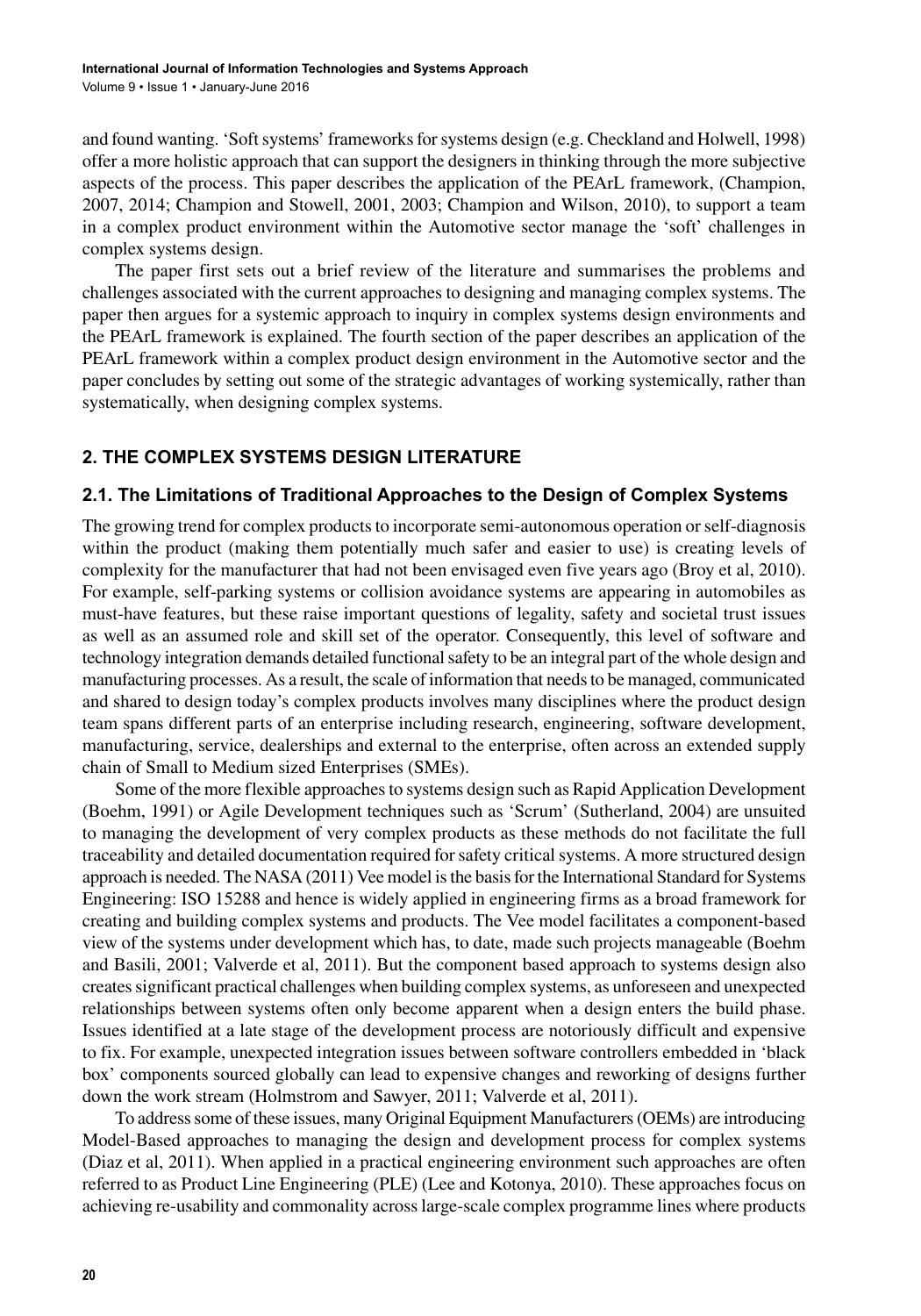are categorised according to specific customer segments and managed as a coherent group (Diaz et al, 2011). Model based/PLE approaches help to reduce costs and keep programmes to schedule through the reuse of design and testing information for particular groups of products where planned changes can be confidently predicted and planned (Dehlinger and Lutz, 2011; Diaz et al, 2011). But such frameworks are still difficult to implement on a large scale (Ghanam et al, 2010) and the focus is on developing stable statically configured products. More advanced research is focusing on developing approaches to dynamically configure complex products using ideas such as 'self-healing systems' (Garlan and Schmerl, 2002); ubiquitous computing environments (Sousa and Garlan, 2002) or more recently dynamic integration of physically identifiable features (Lee and Kotonya, 2010). All of these approaches are focused on addressing the problem within the product creation process, but for modern OEMs this framing of the problem is insufficient.

One of the main challenges to overcome in developing dynamic product configurations is how to manage and integrate the different sources and diverse forms of information not just during product creation but through a product's life cycle and across the supply and service chain. Such integration needs to encompass information from design and development software packages and large scale business packages such as project management; Enterprise Resource Planning (ERP) software and Customer Relationship Management systems. What is needed is a holistic approach to managing the organisational and business challenges across the various teams and disciplines who are engaged in creating technologies, platforms and programmes and managing these complex products out in the field. These communication, relationship building and maintaining activities are essential to successful design, but to date, there has been very little research into how to support and manage this aspect of complex systems design.

## **2.2. Organizational and Business Challenges in Creating Complex Products**

In addition to managing the information associated with product creation for complex systems, it is important to manage the associated organizational and resource issues. PRojects in Controlled Environments (PRINCE, 2011) is a widely used approach to managing projects that follow traditional approaches to systems design. Dynamic Systems Development Methodology (DSDM, 2011) has also been developed to support agile development processes, though it is only relatively recently that agile practices have been implemented in large-scale environments such as manufacturing organizations. The challenges associated with scaling up agile approaches have become better understood recently (Beuche et al 2007), but there are still frictions that occur in practice. For example, some sub-systems of complex products need to be developed with a formal methods approach in order to comply with safety requirements, but integrating the design and development cycles for these sub-systems designed according to formal and traditional approaches with other systems developed through an agile approach is difficult (Gil and Tether, 2011). Creating an accompanying document trail is even more challenging. Finding ways of facilitating different approaches to design and testing within company processes would remove the temptation to do 'off-process', ad hoc design and better documentation trails would also provide relevant information to use in order to improve practice (Champion and Rivett, 2014).

When considering the academic literature, one gap that becomes apparent is the lack of guidance for managing communication issues and working practices during complex systems design and development. The only communication issues that are specifically identified in the literature have been those associated with prioritization issues and also release activities and most authors in the Engineering literature recommend a 'single-capture process' to deal with this issue (see Boehm, 1991; Charette, 1989; Egbert and Neve, 2001; Keil et al, 1999). In practice, in large manufacturing environments with simultaneous design and development of several product lines, a 'single-capture process' approach to requirements is infeasible. One of the impractical assumptions that is associated with adopting a single-capture requirements process is that it is considered a relatively easy task to assign 'content ownership' of any requirement (Gil and Tether, 2011). Identifying content owners for each requirement is increasingly difficult where a physical component might be controlled through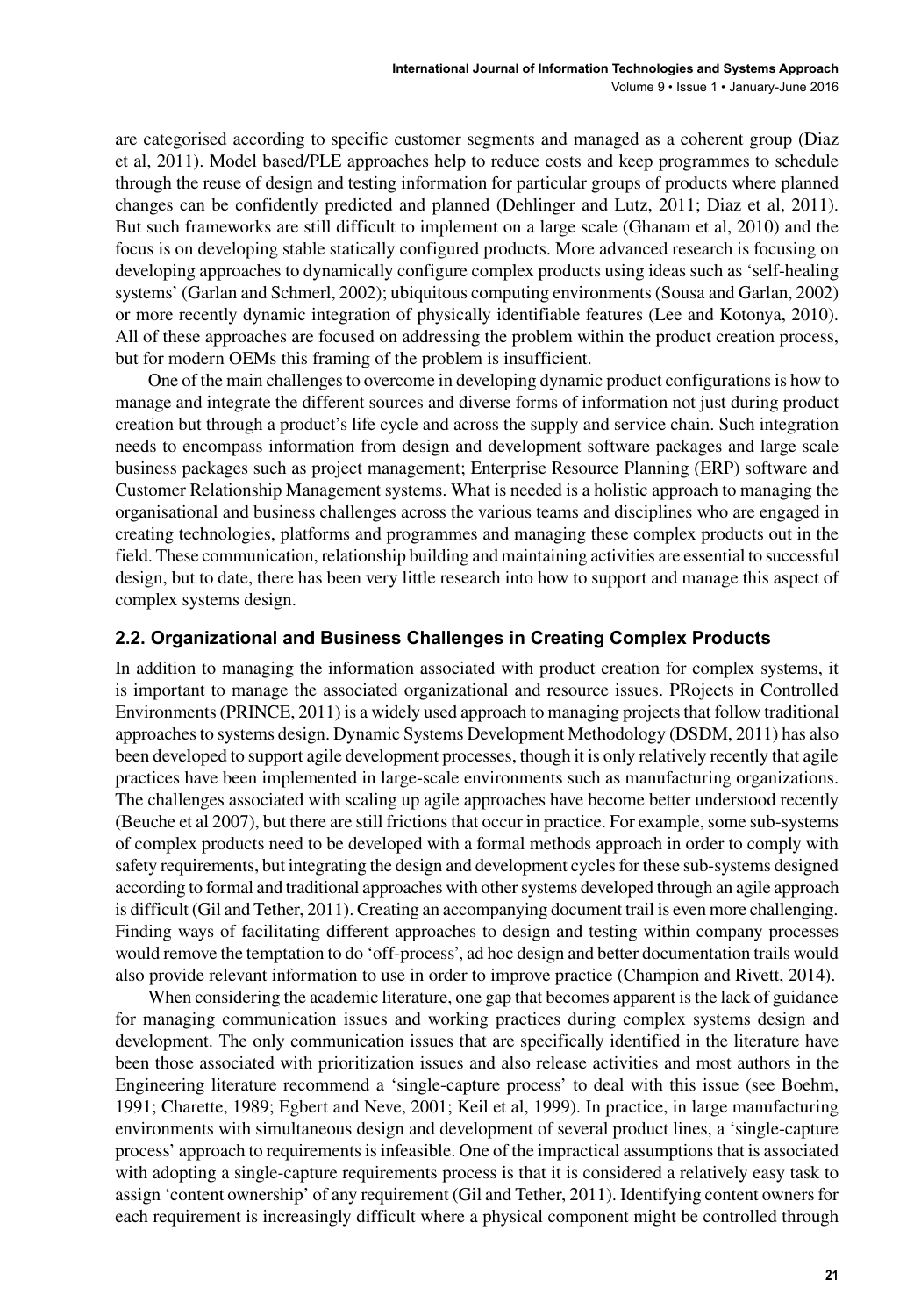software located in a completely different section of the architecture. A better approach is to identify those responsible for communication activities; cross-stream collaboration and feedback mechanisms. This holistic consideration is essential in order to gain understanding and insight into the otherwise unexpected relationships and emergent properties that can occur later in the development cycle. In engineering environments this approach still seems to be the exception rather than the norm, performance management frameworks tend to focus on product deliverables, rather than rewarding the less tangible but increasingly important soft skills.

In the literature a number of frameworks and design and development approaches have been suggested to address some of the 'soft' problems associated with the technology focused systems design approaches discussed above. (See Avison and Woodharper, 1990; Checkland, 1981; Checkland and Holwell, 1998; Champion et al, 2005; Petkov et al, 2013a). However, these approaches have been developed to address systems design for relatively small-scale development projects and can be criticised for not offering sufficient support for managing the organisational issues associated with the more technical design activities. Petkov et al (2013b) raise the important issue of *context* and discuss the variety of different organisational settings in which software projects and complex systems and products can be designed within and the need for flexible, multi-dimensional approaches. Recent research in the automotive sector suggests that current 'soft-systems' approaches do not currently offer comprehensive and practical support for an engineer in addressing the scale of information that design for such complex systems entails on a daily basis (Champion, 2012). There is still a need to incorporate the softer issues associated with roles, responsibilities, expertise and cross-functional relationship management into the more traditional structured design approaches.

The challenge of managing design and development work for complex systems across an organization is significant (Wastell, 2010). The challenge applies to small start-up companies developing new technologies, such as new motors or batteries, who need to establish they are 'customerready' so they can supply large OEMs. The challenge also applies to the OEMS themselves. Large OEMs need to manage the development of potentially many concurrent product lines, each with differing development timescales, with many possible variants and configurations. It is also important to integrate financial and project management information and teams to facilitate joint development work and cross-stream communication with both internal company stakeholders and external participants such as suppliers and component manufacturers. Managing the scale of communication and information exchange associated with such tasks is an area that remains largely ignored in the research literature. There is a need to focus on understanding the relationships, judgements and subjective decisions needed to successfully progress through the design process.

## **2.3. Challenges in Integrating Information across Functional Teams and Disciplines**

The integration of new complex technologies, applications or systems into an already highly complex 'system of systems' is primarily managed through software. But within complex products and systems, some software applications will manage functionality in tightly coupled systems, whereas other software applications will control functionality across many disparate systems. This means that the implications of software change, and updates, can be difficult to predict and, in the pressure to deliver products on time, can often be underestimated even by relatively experienced project managers and engineers (Lancaster, 2012). Adding to this ambiguity, deciding the level of further testing and analysis that should be undertaken is an inexact judgement (Champion and Rivett, 2014). Such decisions are often taken across multi-disciplinary teams each with different delivery targets and performance criteria to meet. Most systems design frameworks focus on managing and measuring progress towards the deliverables, rather than considering the subjective and ambiguous activities inherent in the design process. The aim of this research was to consider if the PEArL framework (Champion and Stowell, 2001; 2003; Champion and Wilson, 2010) could support and facilitate the cross-disciplinary communication, and relationship building that was needed to successfully design complex products in a real-world fast moving product creation environment.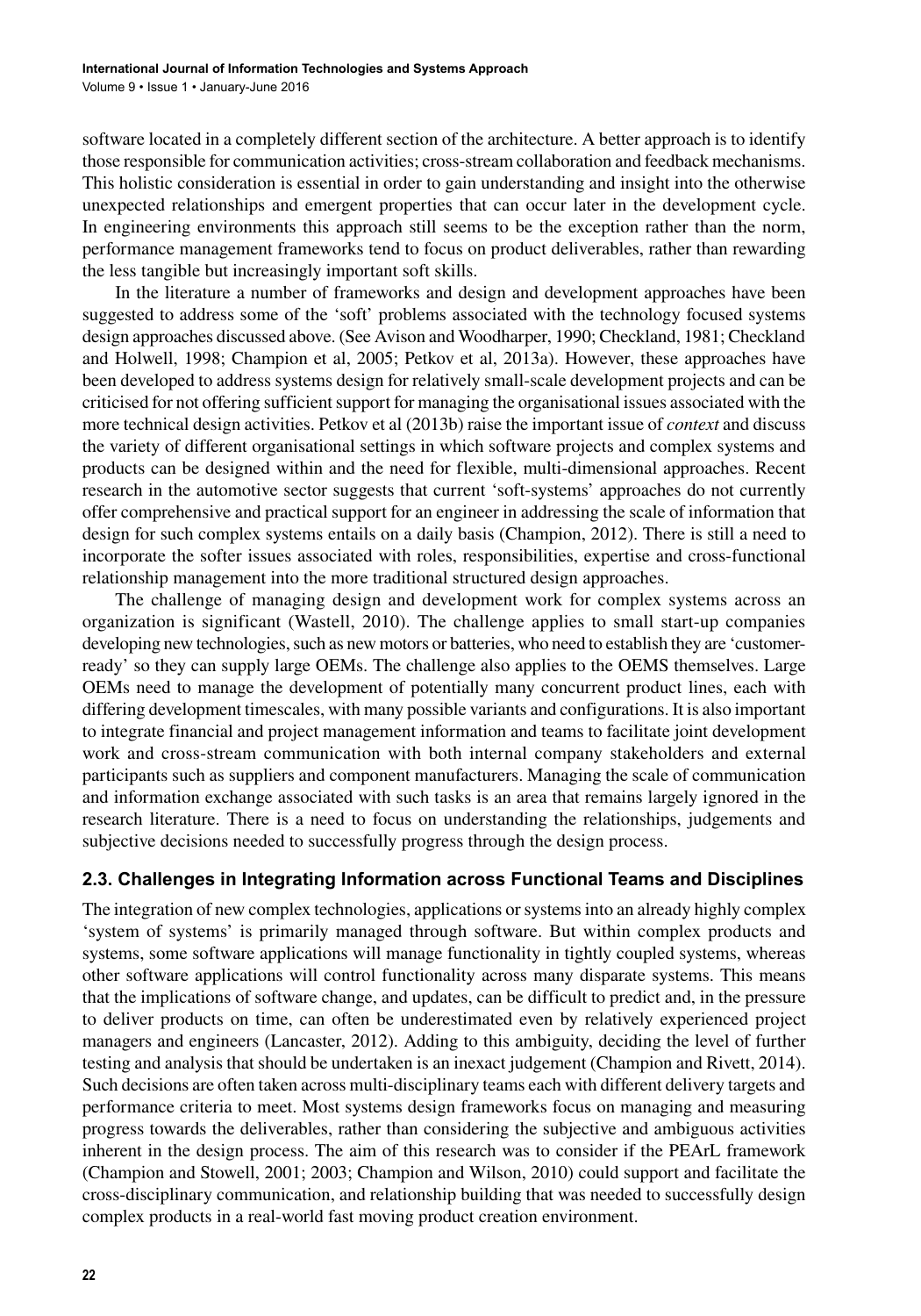# **3. MANAGING AMBIGUITY IN COMPLEX SYSTEMS DESIGN**

# **3.1. The Contribution of a Systems Approach**

C. West Churchman (1968) asked the question "How can we design improvement in large systems without understanding the whole system, and if the answer is that we cannot, how is it possible to understand the whole system?" (p. 2). For Churchman, there were two aspects to answering this question: the application of science to understand what 'improvement' might look like, and also the application of ethical judgement (Ulrich, 2004). In messy, real-world social situations, subjective judgements are made throughout the design process and the idea underpinning the PEArL framework is to focus attention on these subjective aspects of a collaborative design process in order to develop and maintain the necessary communication and relationship network. The PEArL framework (P-Participants, E -Engagement, A- Authority, r -relationships<sup>1</sup> and L- Learning) is an intellectual device underpinned by Systems theory (see Champion and Stowell, 2001 for a full exposition of the underpinning theory) that offers practical support for managing a social inquiry process, such as complex systems design. The diagram in Figure 1 depicts the phases of inquiry from a Systems perspective, e.g. appreciating the problem, structuring and assessing ideas for action that may bring improvement (the design process) and then taking action (the build phase). In a real world situation the elements of PEArL will be in constant flux.

The framework acts as a guide for planning, managing and then for reflecting back upon on the changing character of the design process as it progresses (Champion, 2007). Within different organisational environments, the elements of PEArL (and how they change over time), gives insight into the way that the soft, subjective elements of design are managed and this can guide change in the management of teams, and drive improvements to communication and network building activities. The PEArL Framework has been applied in many different contexts from information systems design (Champion and Stowell, 2001), to supporting key workers in homeless hostels (Champion, 2007) and also in supporting practitioners adapt to legislative changes (Champion, 2014). Table 1 sets out the elements of the PEArL framework in more detail.

The fluidity of collaborative inquiry is often overlooked in published research. It is insufficient to think of the elements of PEArL being set out in the planning phase of an intervention and then



**Figure 1. The PEArL framework (from Champion, 2007)**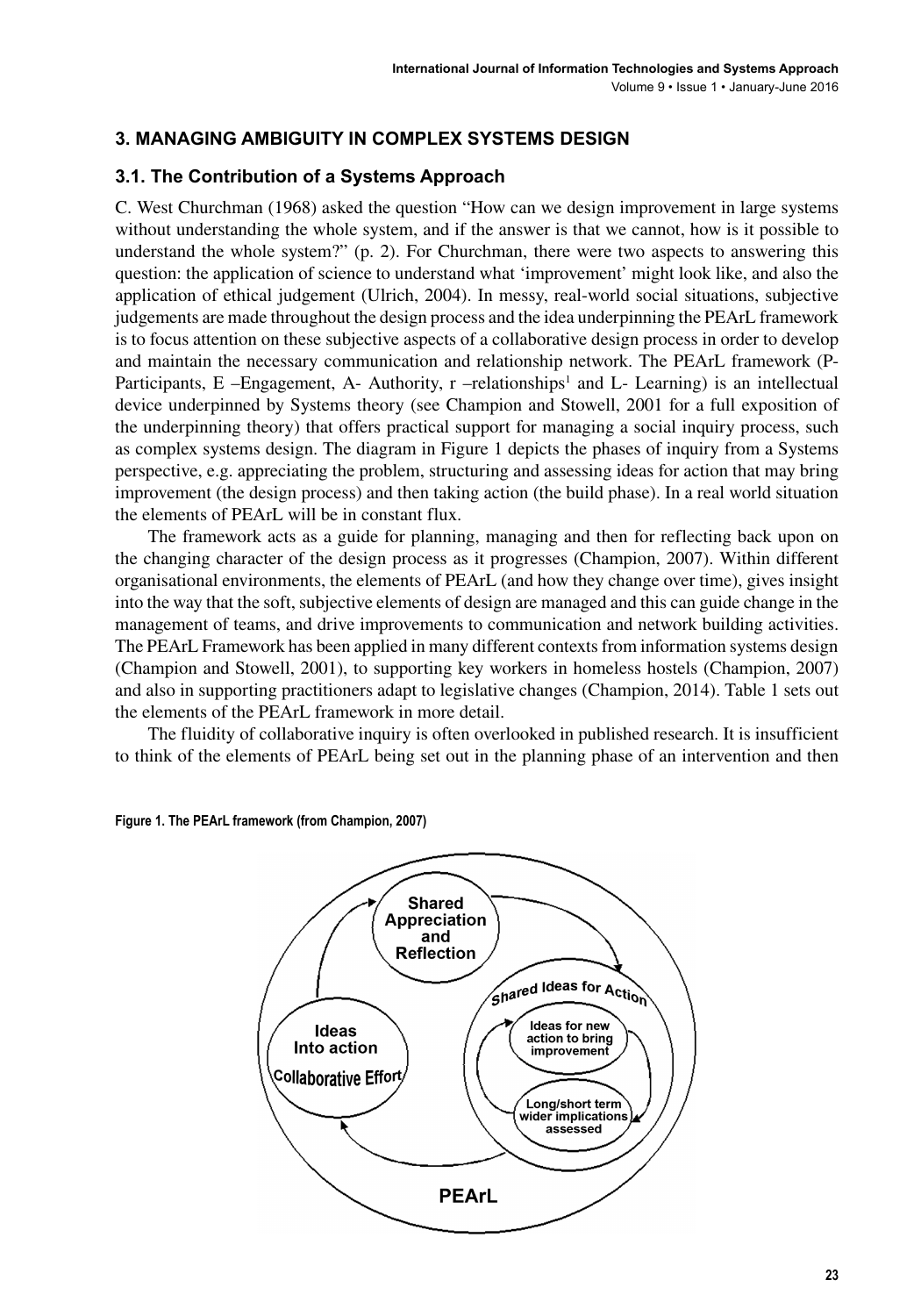Volume 9 • Issue 1 • January-June 2016

#### **Table 1. The elements of PEArL**

**Participants:** Those people involved in the situation of interest, actively collaborating with the design process. It is also important to also reflect on who is excluded from activities such as meetings, or workshops (perhaps due to the numbers of potential participants) or who chooses not to engage.

**Engagement:** How collaborators are engaged, or involved, in the decision making processes. This can include the type of tools used (e.g. specialist software) or can also include when a meeting is scheduled. Sometimes part-time workers with relevant expertise can be excluded because a meeting is held on a day they don't work.

**Authority:** The main forms of authority during a design process include: financial, intellectual, or social authority. Those with financial authority are often those who take the final decision, but it is very important to identify those with intellectual authority for various aspects of the design process and ensure there is opportunity for them to voice any concerns without detriment to their performance evaluation.

**Relationships:** The lower case 'r' has been chosen to emphasize this element of PEArL as managing relationships is perhaps the most important activity during a social inquiry/design process. Changes in relationships, i.e. the development of new relationships, the changing nature of existing ones and even the ending of relationships during the inquiry process can provide insight into how the issues of power and control have been dealt with by participants within the situation of interest (Vickers, 1983). Thinking through what connections, lines of communication and relationships are needed is important as these relationships must be actively developed. Leaving such communication until there is a crisis is one of the barriers to success in complex systems design, particularly for safety critical systems (Champion and Rivett, 2014).

**Learning:** The practical outcomes from the inquiry/design process reflect the transformation achieved. Ongoing reflection over the longer term can offer insights and knowledge into what network activities had the most value and how to manage constantly changing teams and priorities.

remaining constant. As the design process unfolds, participants change and modes of interaction and engagement can change. A key emphasis in the PEArL framework is the support offered to participants to create a shared appreciation of the problem situation at each stage of the design process. Traditional engineering approaches focus on constructing a description of the current system and then aim to abstract the requirements for a new system from their models. (For an example of this approach see Sommerville and Sawyer, 1997). In order to make sure the social and subjective elements of the design process are effectively managed, PEArL focuses attention on managing the changing relationships and thinking how to engage different people in the process. People can leave and join a project at any time in practical environments, e.g. due to changing jobs, parental leave or promotion. New group members need introducing to the problems and context all the time. The aim underpinning PEArL is that the framework facilitates design teams to *navigate* through the design process, accepting that the environment will be continually changing. The elements of PEArL help to maintain coherence in the face of a fluid practical reality.

# **4. PEARL INTO PRACTICE**

## **4.1. Cross-Functional Working Relationships**

Managing the level of complexity in the design of products, such as a car, is challenging. Information and knowledge input is needed from across multiple teams from different locations and disciplines, and also from different concurrent development lifecycles ongoing in a large OEM (Original Equipment Manufacturer). Integrating new technology onto new, or existing platforms, requires alignment of not just technical design information, but also with project management information, finance systems, diagnostics and service systems too. Most OEMs designing automobiles apply variations of the Systems Engineering Vee model to organise their work streams (NASA, 2011). Figure 2 illustrates how the various different development processes relate to each other as a series of repeating processes of development.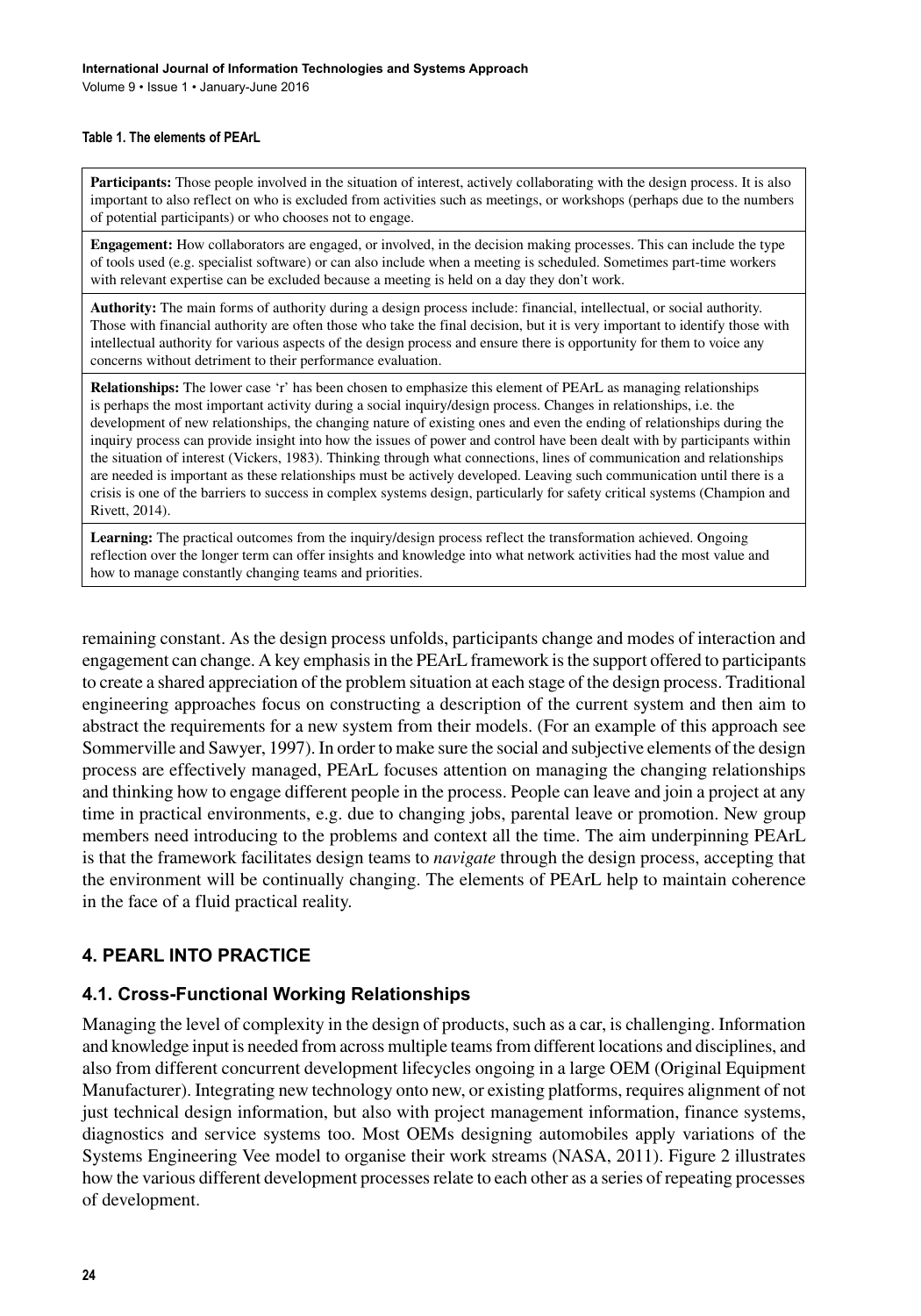

**Figure 2. Integrating technologies across platforms (V&V: Verification and Validation)**

The degree of uncertainty at different stages of integration activity is often difficult to assess and in order to integrate information and knowledge assets across these various development streams, a great deal of cross-functional, cross-process and cross-discipline exchange and problem awareness is required. This is not just a matter of knowing who has certain roles and responsibilities in an enterprise, but knowing where the intellectual authority and practical experience for various issues can be found and building the relationships needed to 'manage the gaps' in understanding (Champion and Rivett, 2014).

The case described below was created through an action research project undertaken within a large international car manufacturer and OEM. The research discussed here was undertaken within an action research framework in order to produce theoretically rigorous knowledge outcomes and also useful practical outcomes for the collaborators. The academic researcher was actively engaged in the practical situation and designed the project collaboratively with participants from the OEM. The theoretical basis for the action research framework was the FMA model (Checkland and Holwell, 1998), where F is a Framework of ideas; M the Methodology applied and A the Area of concern. Checkland and Holwell (1998) set out a notion of *recoverability* where they argue to achieve theoretical rigour in action research it is essential to declare F, M and A before the research begins. Here the framework ideas applied is the PEArL framework, the underpinning theory has been previously published through a series of papers (Champion, 2007; Champion and Stowell, 2001, 2003; Champion and Wilson, 2010). The methodology is that of an interpretivist, where it is assumed that within social situations, meaning is continually being created and recreated, and interpretations are subjective. The area of focus was the automotive sector with a specific focus on the issues around project gateway evaluations. The case is set out within the PEArL framework below:

• **Participants:** The project focused on the cross-stream relationships required in order to improve the decisions taken at project gateways. This was one of the areas highlighted as a problem area by the engineers in the OEM. The research team consisted of a small core focused on the project but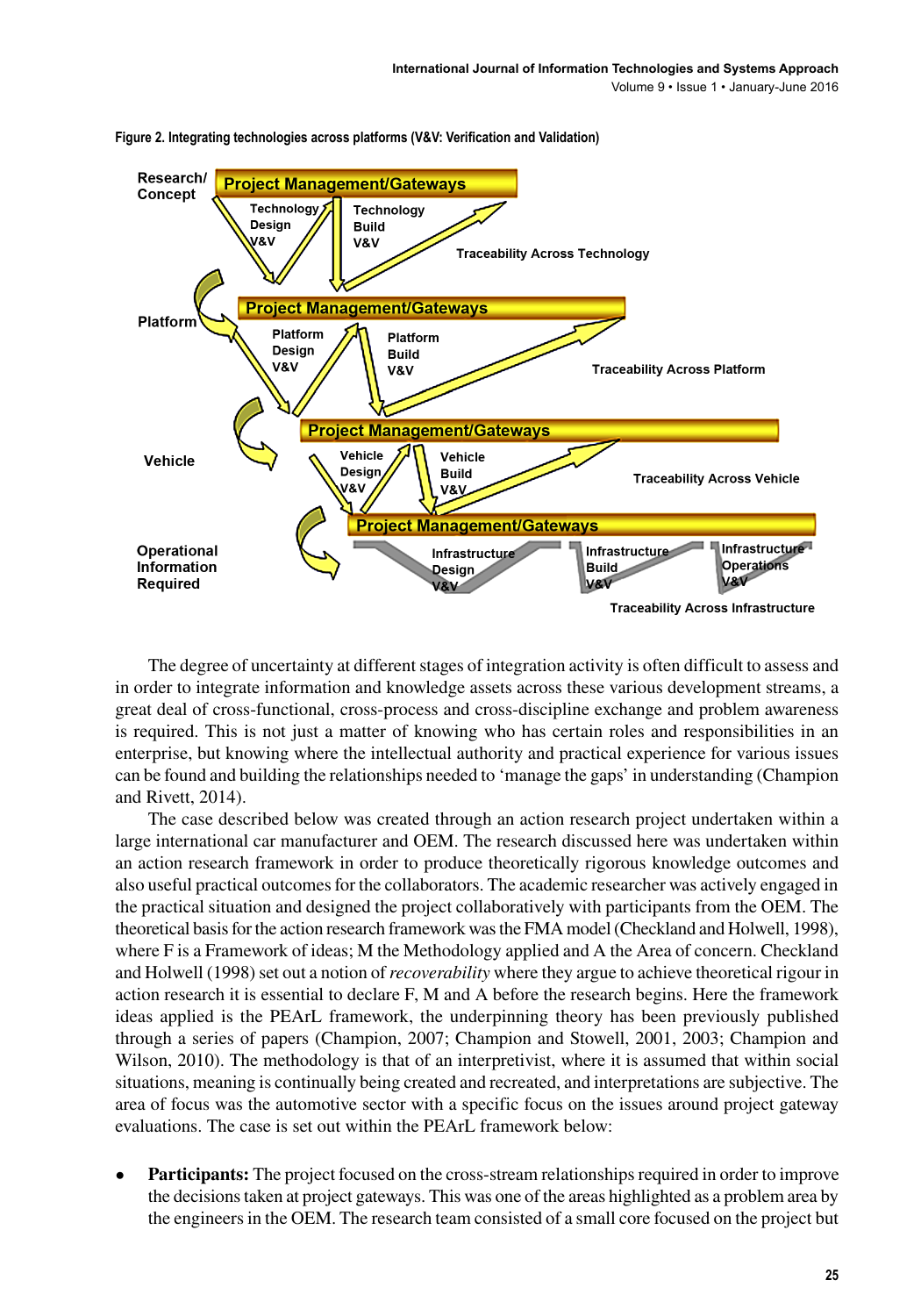wider engagement involved a network of over 50 personnel associated with the gateway decisions for a product in this OEM. Some participants did not work directly for the OEM, but belonged to supplier organisations and consultancies, all working with the OEM on product creation and delivery projects. As set out above, the PEArL framework was applied to gain an appreciation of how the five elements of the mnemonic applied to project gateways. The participants in the project are summarised in Figure 3;

- **Engagement:** In order to understand the soft, organisational issues each of the participants had experienced during gateway evaluations a series of workshops was held. At the workshops the focus was on how decisions at gateway events were taken, who was invited, who controlled the budgets and which teams ran the best (and worst) gateway meetings and why people judges them as good or bad. Nothing was recorded audibly and quotations were not attributed to individuals, people were encouraged to speak freely;
- **Authority:** For the purpose of this example, we have focused on the various aspects of financial authority and intellectual authority that were discussed through the workshops. In the context of this OEM, any financial authority was usually held by a senior manager within the enterprise. If part of a design was contracted out to a supplier company, a senior manager from the OEM was responsible for ensuring the supplier met the conditions in the contract. This manager was often not the person who had written the original contract, but financial authority was limited to a relatively select set of senior managers as a means of control of costs. Additionally, the managers who held the financial authority for programme delivery were not usually perceived as holding the intellectual authority within the context of the decision being made. What became apparent was that at gateway evaluations in this OEM, the manager with the financial authority was present but those with intellectual authority were often not invited, as they were not deemed to be sufficiently senior enough to attend. Consequently the manager with financial authority could push for the project to proceed through the gateway and so adherence to budget was maintained.

#### **Figure 3. An overview of the participants in the project**

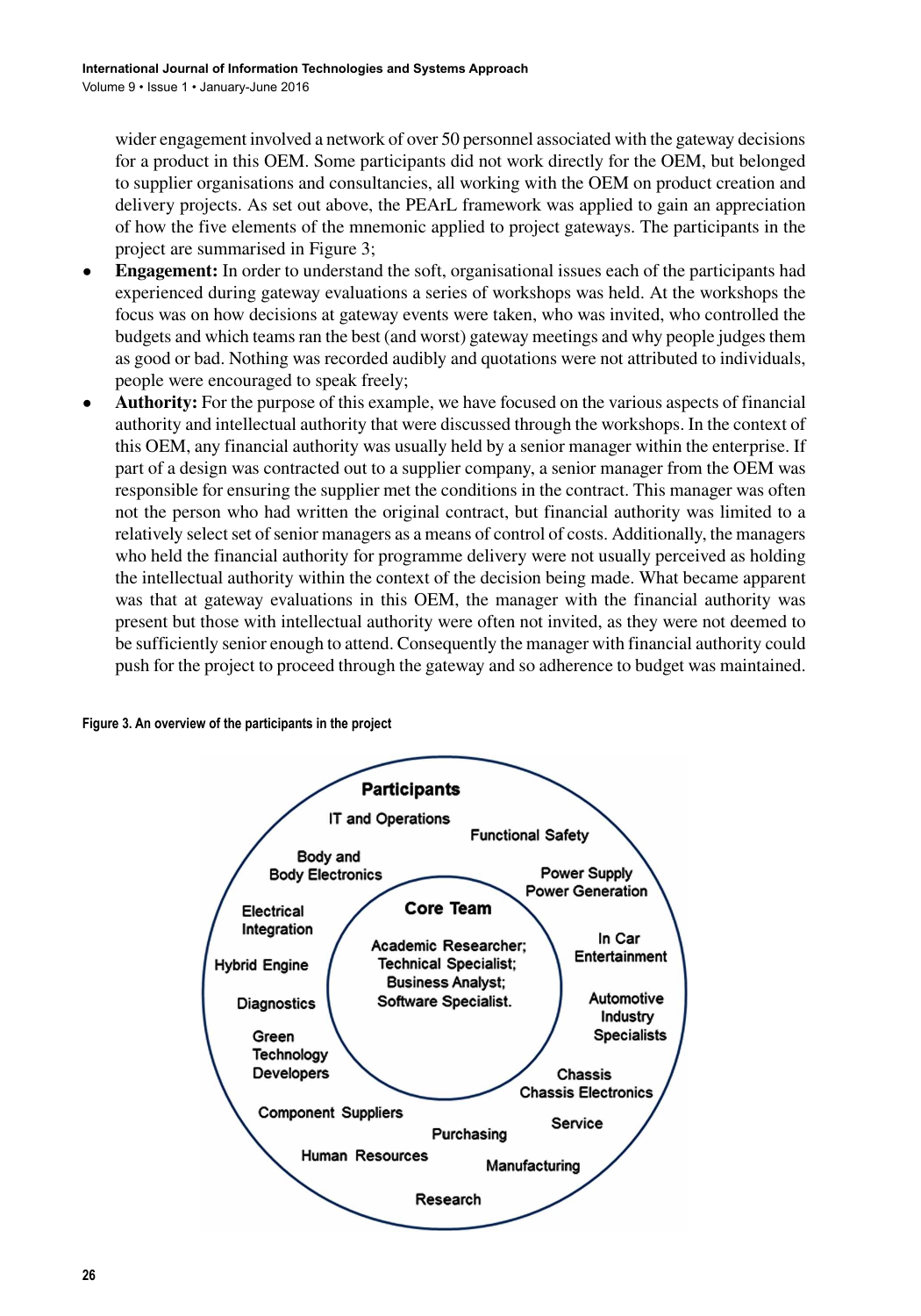By excluding those with intellectual authority problems and issues were often not discussed, and difficult decisions were taken without a full consideration of the implications for downstream integration and build. This problem was further exasperated through the way in which individual and team performance was managed in the OEM;

- **Relationships:** In this problem situation there were two inter-related aspects of the relationships that created problems: the issues associated with cross-stream tensions and also the approach to performance evaluations in the OEM. In any large project it is essential to manage cross-team relationships and communication. A number of individuals across the design work streams were recognised experts in their field, but performance measurement in the company (including the evaluation of contract success) was all centred on delivery of product –to time and to budget. In practice this meant there were disincentives across the OEM for people to be honest about problems and to try and fix the problems early on in the design process. Any delay in a project passing through a gateway could impact on an individual's score for performance. The approach to performance evaluation was imposed on the OEM by its parent company. However the performance criteria had been originally devised for a manufacturing environment where products were much more mechanical in nature and was ill-suited to managing design work for complex products with embedded software. The OEM was experiencing a significant number of integration issues late in the design and build processes that had delayed programme launch on a number of occasions. What was needed was a new approach to managing the difficult communication exchanges when a project was not progressing smoothly;
- **Learning Outcomes:** In the current extremely competitive economic environment, one urgent issue for managers was the need to meet customer requirements in shorter timescales. There is only one opportunity to launch a new product, such as a car, and so only one opportunity to make a first impression; it is essential to get it right first time. In the automotive sector in particular, the speed of response needs to be very fast to meet customer expectations. There is often pressure on engineers to undertake accelerated development and to introduce new features onto a programme late in the programme. This means that there is all the more reason for there to be an environment and reward structure that actively values knowledge exchange across disciplines, specialisms and professions. The approach to performance evaluation made it very difficult for an individual to point out problems and issues in the OEM. To overcome this, a new cross-functional team of technical specialists was set up. This group were given the authority to over-ride gateway decisions if significant design issues arose that could cause costly mistakes during build or life of the product. The decision was taken by the group, not by a single individual. The technical specialist team included an independent member from outside the company and this independent person also attended the Steering Group meeting of senior managers who oversaw progress towards targets.

This new approach to managing difficult discussions was implemented and has been operational for over eighteen months. The process has evolved over time and senior managers now often attend the technical specialist group meetings to improve their understanding of the situation. The decision is always regarded as being a group one and so individuals are not impacted by a delay in a programme passing through a gateway. Several significant problems have been identified early by this group and the approach is beginning to establish its value to programme managers. The PEArL framework is applied to monitor and record who was involved through a process and how the participants were engaged. This approach has built up a better appreciation of how the enterprise approach decisions and led to evaluations having more of a workshop structure, than a formal meeting structure. It is reported by participants in the original study that this has improved the standard of debate.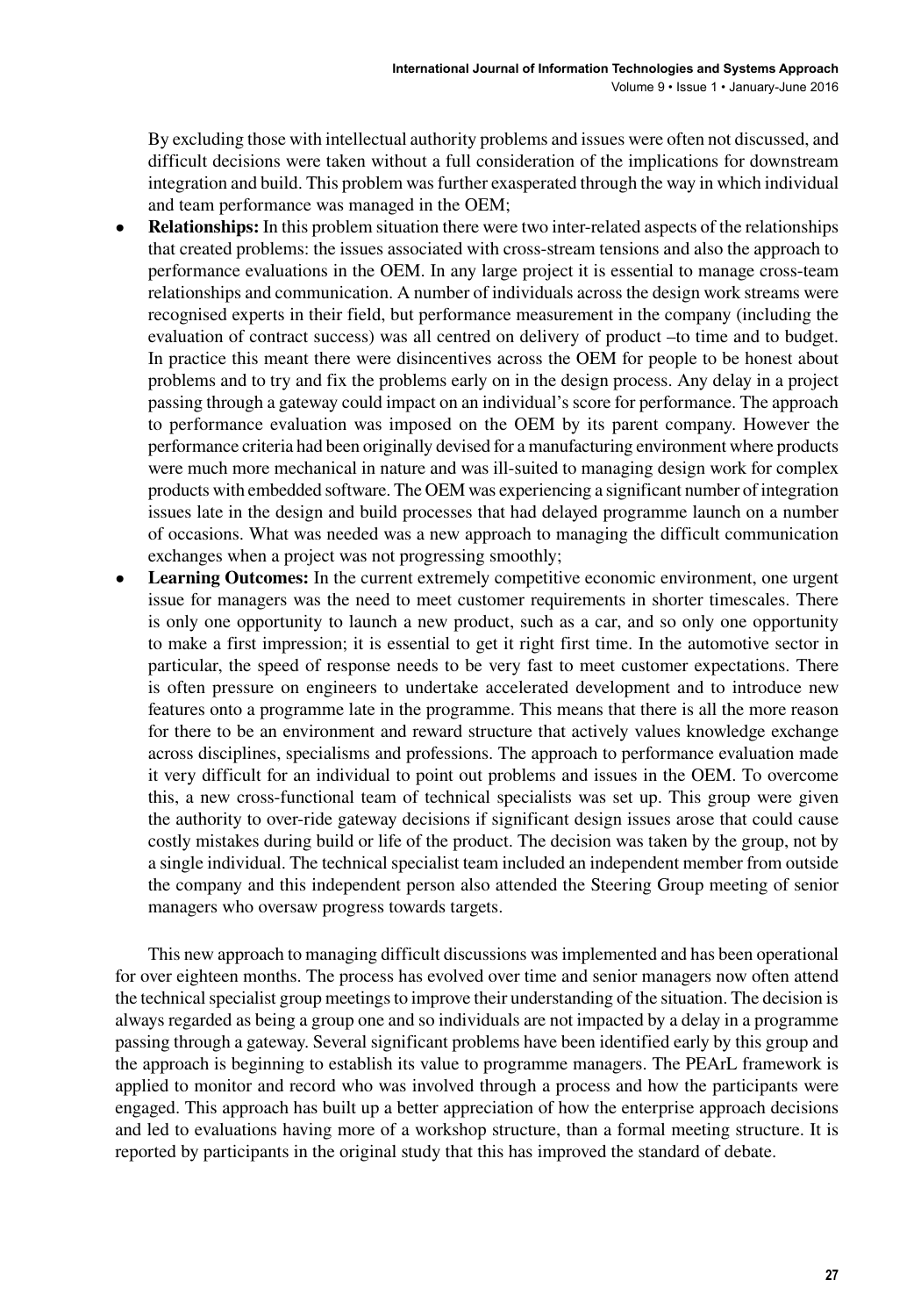# **5. CONCLUSION**

The PEArL framework has been established as offering support to manage the ambiguities in complex systems design and also to support those making subjective judgements in fast-moving, market-driven environments. The impacts of the project set out here have been sustained with one large Original Equipment Manufacturer implementing PEArL to design new governance structures, cross-functional relationships and training initiatives to give better oversight of product creation. These new relationships have proved their value in acknowledged better co-ordination across engineering and back-office teams. One manager stated that PEArL had enabled the product creation teams to identify and drive business transformation towards a fully co-ordinated systemic design pipeline (See the Impact Case for the Research Evaluation Framework: Champion, 2014). The ability to understand the context of information and knowledge through leveraging cross-functional relationships facilitates the safe manipulation of information in the logical architecture throughout the life of a complex product. This ability to re-conceptualise and manipulate performance of a product in life and not just during the design phase is the ultimate in flexibility, offering manufacturers a means of upgrading and potentially gaining new value from products throughout their lifetime. The information held within traditional models and documents used in complex systems design currently do not give much insight into the context of decisions, or as to who was involved in making decisions throughout the design process. PEArL, based on systemic principles, can support ongoing reflection and the maintenance of essential relationships so the subjective reasons for judgements are understood, and potentially revisited in future design work. The effective development of cross-stream relationships is essential for high quality knowledge exchange, and in designing complex systems and products, a systems approach to support these more ambiguous and subjective activities has been established as being capable of adding value.

The next stage for this research is to develop tools to support reflection on each of the elements of the PEArL framework. Currently, although the mnemonic focuses attention on aspects of the organisational context required for problem structuring and solving in complex inquiries, the framework could be extended to give advice and support in considering how to manage each of the five elements through each stage of the inquiry, design and implementation process. Work is progressing in this area with applications in complex software development and infrastructure projects across the automotive sector. The 'Connected Car' of the future is dependent on complex software components being an integral part of the vehicle and this is raising new and challenging issues that will need to be addressed from social and policy perspectives as well as the technical challenges inherent in designing such a dynamically changing complex product. This research has been focused on extending current development approaches for complex software systems. The Systems community have substantial expertise in addressing such problems that, with more international collaboration and the diversity of knowledge and experience inherent in our community, could significantly contribute to making the step change in approach required for successful complex product design and management.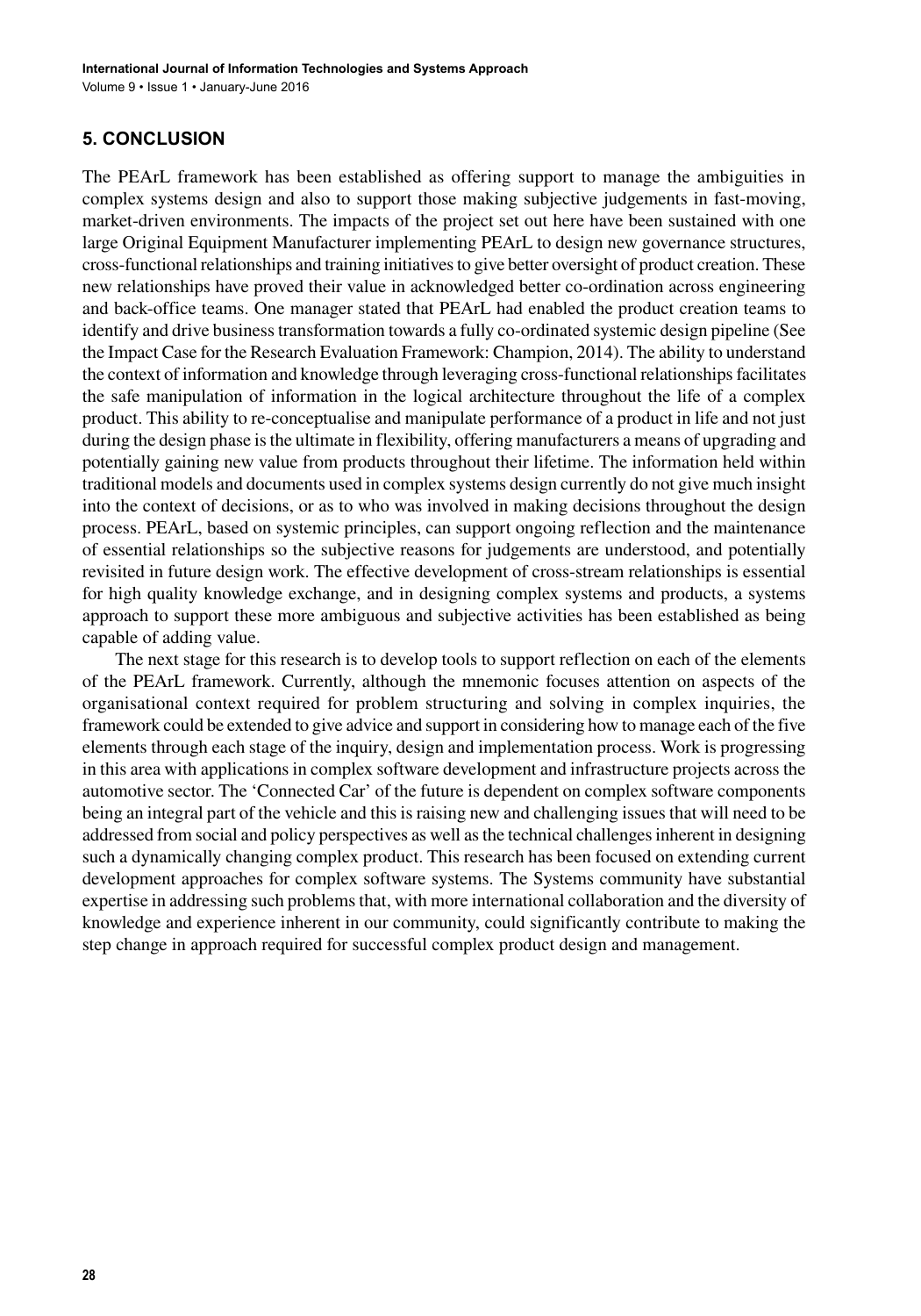#### **REFERENCES**

Avison, D. E., & Wood-Harper, A. T. (1990). *Multiview: An Exploration in Information Systems Development*. New York: McGraw-Hill.

Beuche, D., Birk, A., Dreiger, H., Fleischmann, A., Galle, H., Heller, G., & Wofram, A. et al. (2007). "Using Requirements Management Tools in Software Product Line Engineering: The State of the Practice" in *Software Product Line Conference*, 2007. Pp. 84-96. doi:[10.1109/SPLINE.2007.15](http://dx.doi.org/10.1109/SPLINE.2007.15)

Boehm, B. (1991). Software Risk Management: Principles and Practices. *IEEE Software*, *8*(1), 32–41. doi[:10.1109/52.62930](http://dx.doi.org/10.1109/52.62930)

Boehm, B., & Basili, V. (2001). "Software Defect Reduction: Top 10 list" in IEEE Computer, Vol. 21, No. 5, Pp. 61-72.

Bonjour, E., & Micaelli, J. (2010). "Design Core Competence Diagnosis: A Case from the Automotive Industry" in IEEE Trans. *Eng Man*, *57*(2), 323–337.

Broy, M., Feilkas, M., Herrmannsdoerfer, M., Merenda, S., & Ratiu, D. (2010). Seamless Model-based Development: From Isolated Tools to Integrated Model Engineering Environments. *Proceedings of the IEEE*, *98*(4), 526–545. doi:[10.1109/JPROC.2009.2037771](http://dx.doi.org/10.1109/JPROC.2009.2037771)

Champion, D. (2007). Managing Action Research: The PEArL Framework. *Systemic Practice and Action Research*, *20*(6), 455–465. doi[:10.1007/s11213-007-9070-8](http://dx.doi.org/10.1007/s11213-007-9070-8)

Champion, D. (2012). "A Framework for Managing Information during the Design and Development of Complex Systems" Conference of the UKAIS, March 26th -28th, New College, Oxford. Paper Available at: [http://aisel.](http://aisel.aisnet.org/ukais2012/) [aisnet.org/ukais2012/](http://aisel.aisnet.org/ukais2012/) (Accessed: 12th June 2015).

Champion, D. (2014). "The PEArL Framework: Facilitating Change in Complex Social and Commercial Settings", Available at: <http://results.ref.ac.uk/Submissions/Impact/343>

Champion, D., & Rivett, R. (2014). "The Strategic Implications of Functional Safety Standard ISO 26262" *22nd Safety-critical Systems Symposium*, Brighton, 4th – 6th February, 2014.

Champion, D., & Stowell, F. A. (2001). "PEArL: A Systems Approach to Demonstrating Authenticity in Information Systems Design", Journal of Information Technology, Vol. 16, No. 1, Pp 3-12, ISSN 02683962.

Champion, D., & Stowell, F. A. (2003). Validating Action Research Field Studies: PEArL. *Systemic Practice and Action Research*, *16*(1), 21–36. doi:[10.1023/A:1021928511690](http://dx.doi.org/10.1023/A:1021928511690)

Champion, D., Stowell, F. A., & Callaghan, A. (2005). Client-Led Information System Creation (CLIC): Navigating the Gap. *Information Systems Journal*, *15*(3), 213–231. doi:[10.1111/j.1365-2575.2005.00191.x](http://dx.doi.org/10.1111/j.1365-2575.2005.00191.x)

Champion, D., & Wilson, J. M. (2010). The Impact of Contingency Factors on Validation of Problem Structuring Methods. *The Journal of the Operational Research Society*, *61*(1), 1420–1431.

Charette, R. N. (1989). *Software Risk Analysis and Management*. New York: McGraw-Hill.

Checkland, P. B. (1981). *Systems Thinking, Systems Practice*. Chichester: Wiley.

Checkland, P. B., & Holwell, S. (1998). *Information, Systems and Information System*. Wiley.

Churchman, C. W. (1968). *Challenge to Reason*. New York: McGraw-Hill.

Dehlinger, J., & Lutz, R. R. (2011). "Gaia-PL: A Product Line Engineering Approach for Efficiently Designing Multiagent Systems" in ACM Transactions on Software Engineering and Methodology, Vol. 20, No. 4, Article 17, Pp. 17.1-17.27.

Diaz, J., Perez, J., Alarcon, P. P., & Garbajosa, J. (2011). "Agile Product Line Engineering –a Systematic Literature Review" in Software. *Practice and Experience*, *41*(8), 921–941. doi:[10.1002/spe.1087](http://dx.doi.org/10.1002/spe.1087)

DSDM. (2011). Dynamic Systems Development Methodology Available at: [www.dsdm.org](http://www.dsdm.org) Accessed on 20th March 2012.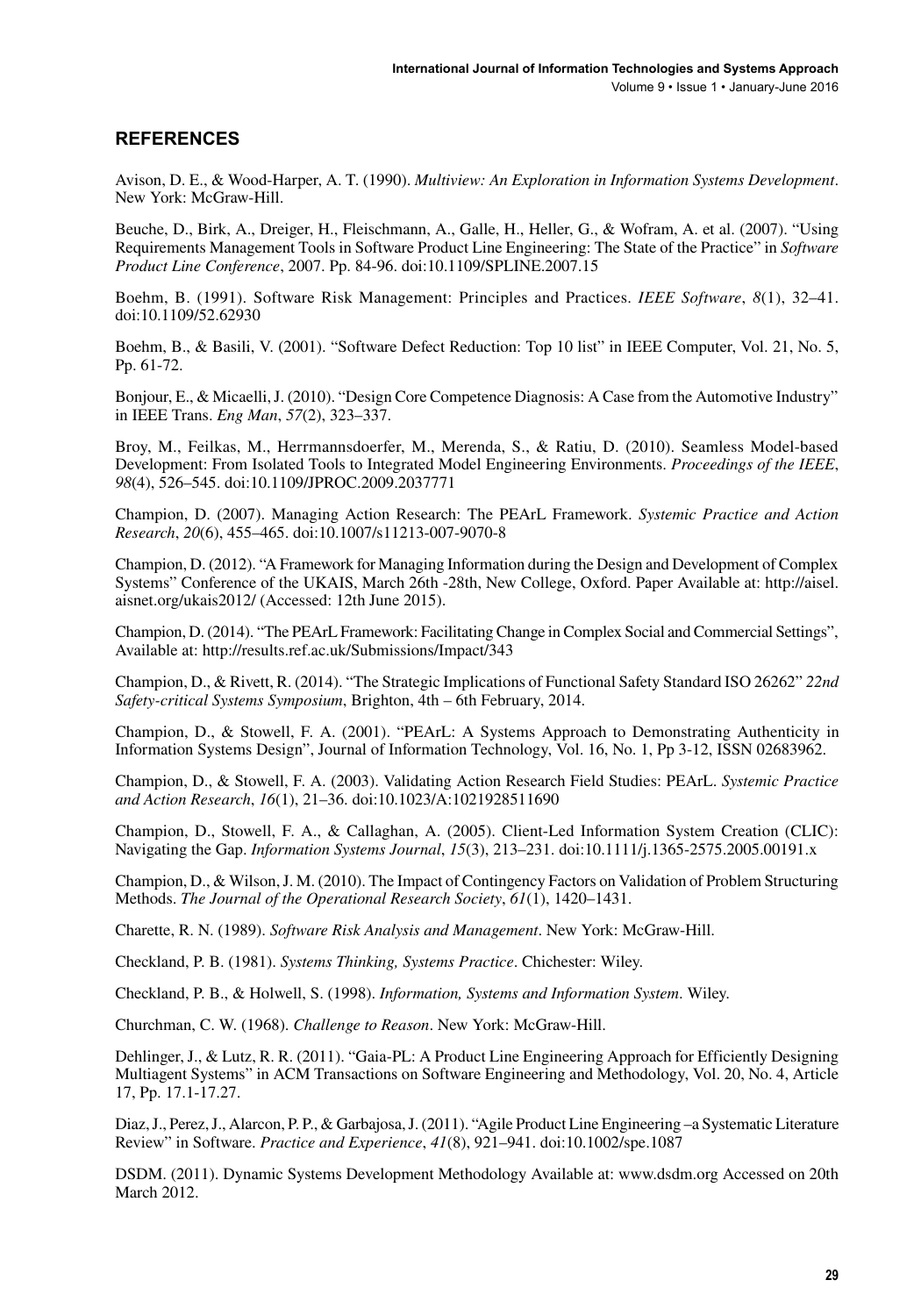Volume 9 • Issue 1 • January-June 2016

Egbert, C., & Neve, P. D. (2001). Surviving global software development. *IEE Softw*, *18*(2), 62–69. doi[:10.1109/52.914748](http://dx.doi.org/10.1109/52.914748)

Ellims, M., Bridges, J., & Ince, D. C. (2006). The Economics of Unit testing. *Empirical Software Engineering*, *11*(1), 5–31. doi[:10.1007/s10664-006-5964-9](http://dx.doi.org/10.1007/s10664-006-5964-9)

Garlan, D., & Schmerl, B. (2002). "Model-Based Adaptation for Self-Healing Systems," *Proc. 1st Workshop Self-Healing Systems (WOSS 02)*, ACM Press, Pp. 27–32. doi:[10.1145/582128.582134](http://dx.doi.org/10.1145/582128.582134)

Ghanam, Y., Andreychuk, D., & Maurer, F. (2010). "Reactive Variability Management in Agile Software Development" in Agile'10, Proceedings of the International Conference on Agile Methods in Software Development. IEEE Computer Society, Silver Spring, MD, Pp. 27-34. doi[:10.1109/AGILE.2010.6](http://dx.doi.org/10.1109/AGILE.2010.6)

Gil, N. A., & Tether, B. S. (2011). Project Management and Design Flexibility: Analysing a Case and Conditions of Complementarity. *Research Policy*, *40*(3), 415–428. doi[:10.1016/j.respol.2010.10.011](http://dx.doi.org/10.1016/j.respol.2010.10.011)

Holmstrom, J., & And Sawyer, S. (2011). Requirements engineering blinders: Exploring information systems developers' black-boxing of the emergent character of requirements. *European Journal of Information Systems*, *20*(1), 34–47. doi[:10.1057/ejis.2010.51](http://dx.doi.org/10.1057/ejis.2010.51)

Keil, M., Cule, P. E., Lyytinen, K., & Scmidt, R. C. (1999). A Framework for Identifying Software Project Management Risks. *Communications of the ACM*, *41*(11), 76–83. doi[:10.1145/287831.287843](http://dx.doi.org/10.1145/287831.287843)

Lancaster, G. (2012). Senior Manager Electronics and Software, Jaguar Land Rover, Personal Communication.

Lee, J., & Kotonya, G. (2010). "Combining Service Orientation with Product Line Engineering" available at: <http://comp.eprints.lancs.ac.uk/2375/1/IEEE-SW-sopl.pdf> Accessed January, 2013.

NASA. (2011). NASA Systems Engineering Handbook. Available at: [http://education.ksc.nasa.gov/](http://education.ksc.nasa.gov/esmdspacegrant/Documents/NASA%20SP-2007-6105%20Rev%201%20Final%2031Dec2007.pdf) [esmdspacegrant/Documents/NASA%20SP-2007-6105%20Rev%201%20Final%2031Dec2007.pdf](http://education.ksc.nasa.gov/esmdspacegrant/Documents/NASA%20SP-2007-6105%20Rev%201%20Final%2031Dec2007.pdf) (Accessed, 4th January, 2012).

Petkov, D., Alter, S., Petkova, O., & Andrew, T. (2013a). On the Suitability of Soft Systems Methodology and the Work Systems Method in Some Software Project Contexts. *International Journal of Information Technologies and Systems Approach*, *6*(2), 22–34. doi[:10.4018/jitsa.2013070103](http://dx.doi.org/10.4018/jitsa.2013070103)

Petkov, D., Petkova, O., & Andrew, T. (2013b). On Some Lessons from Modelling Contexts in Complex Problem Solving in Information Technology. *International Journal of Information Technologies and Systems Approach*, *6*(4), 55–70.

PRINCE. (2011). PRojects in Controlled Environments. Information available at: <http://www.prince2.com/> Accessed on 20th March 2012.

Sikora, E., & Tenbergen, B. And Pohl, K. (2012). "Industry Needs and Research Directions in Requirements Engineering for Embedded Systems" in Requirements Engineering Vol 17, Pp. 57-78.

Sommerville, I., & Sawyer, P. (1997). *Requirements Engineering: A Good Practice Guide*. Chichester: John Wiley and Sons.

Sousa, J. P., & Garlan, D. (2002). "Aura: An Architectural Framework for User Mobility in Ubiquitous Computing Environments," in *Proc. 3rd IEEE/IFIP Conf. Software Architecture: System Design, Development and Maintenance*, Kluwer Academic Publishers, Pp. 29–43. doi:[10.1007/978-0-387-35607-5\\_2](http://dx.doi.org/10.1007/978-0-387-35607-5_2)

Sutherland, J. (2004). "Agile Development: Lessons Learned from the First Scrum" Available at: [http://www.](http://www.scrumalliance.org/resources/35) [scrumalliance.org/resources/35](http://www.scrumalliance.org/resources/35) (Accessed June, 2013).

Ulrich, W. (2004). "In memory of C. West Churchman (1913–2004): Reminiscences, retrospectives, and Reflections" in Journal of Organisational Transformation and Social Change, Vol. 1, Nos. 2–3, Pp. 199-219.

Valverde, R. Toleman, M. and A. Cater-Steel, A. (2011). "A method for comparing traditional and componentbased models in information systems re-engineering" in Info Sys E-Bus Man Vol. 9, Pp. 89-107.